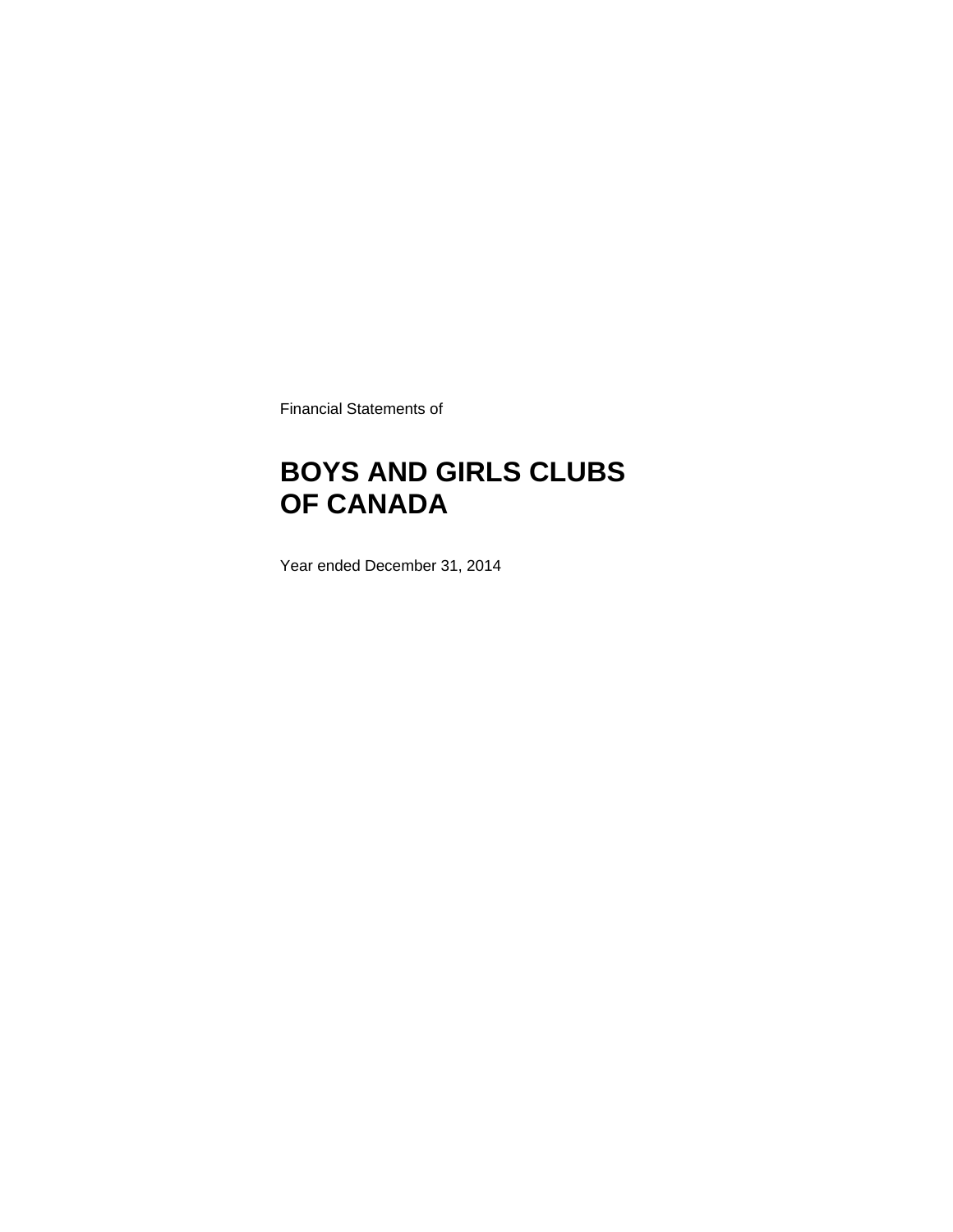

**KPMG LLP**<br>
Yonge Corporate Centre<br>
Yonge Corporate Centre<br>
Tax (416) 228-7123 Yonge Corporate Centre Fax Fax<br>4100 Yonge Street Suite 200 4100 Yonge Street Suite 200 Internet www.kpmg.ca Toronto ON M2P 2H3 Canada

### **INDEPENDENT AUDITORS' REPORT**

To the Board of Directors of Boys and Girls Clubs of Canada

We have audited the accompanying financial statements of Boys and Girls Clubs of Canada, which comprise the balance sheet as at December 31, 2014, the statements of revenue, expenses and changes in fund balances and cash flows for the year then ended, and notes, comprising a summary of significant accounting policies and other explanatory information.

#### *Management's Responsibility for the Financial Statements*

Management is responsible for the preparation and fair presentation of these financial statements in accordance with Canadian accounting standards for not-for-profit organizations, and for such internal control as management determines is necessary to enable the preparation of financial statements that are free from material misstatement, whether due to fraud or error.

#### *Auditors' Responsibility*

Our responsibility is to express an opinion on these financial statements based on our audit. We conducted our audit in accordance with Canadian generally accepted auditing standards. Those standards require that we comply with ethical requirements and plan and perform the audit to obtain reasonable assurance about whether the financial statements are free from material misstatement.

An audit involves performing procedures to obtain audit evidence about the amounts and disclosures in the financial statements. The procedures selected depend on our judgment, including the assessment of the risks of material misstatement of the financial statements, whether due to fraud or error. In making those risk assessments, we consider internal control relevant to the entity's preparation and fair presentation of the financial statements in order to design audit procedures that are appropriate in the circumstances, but not for the purpose of expressing an opinion on the effectiveness of the entity's internal control. An audit also includes evaluating the appropriateness of accounting policies used and the reasonableness of accounting estimates made by management, as well as evaluating the overall presentation of the financial statements.

We believe that the audit evidence we have obtained is sufficient and appropriate to provide a basis for our audit opinion.

#### *Opinion*

In our opinion, the financial statements present fairly, in all material respects, the financial position of Boys and Girls Clubs of Canada as at December 31, 2014, and its results of operations and its cash flows for the year then ended in accordance with Canadian accounting standards for not-for-profit organizations.

 $k$ *PmG*  $44$ 

Chartered Professional Accountants, Licensed Public Accountants

March 26, 2015 Toronto, Canada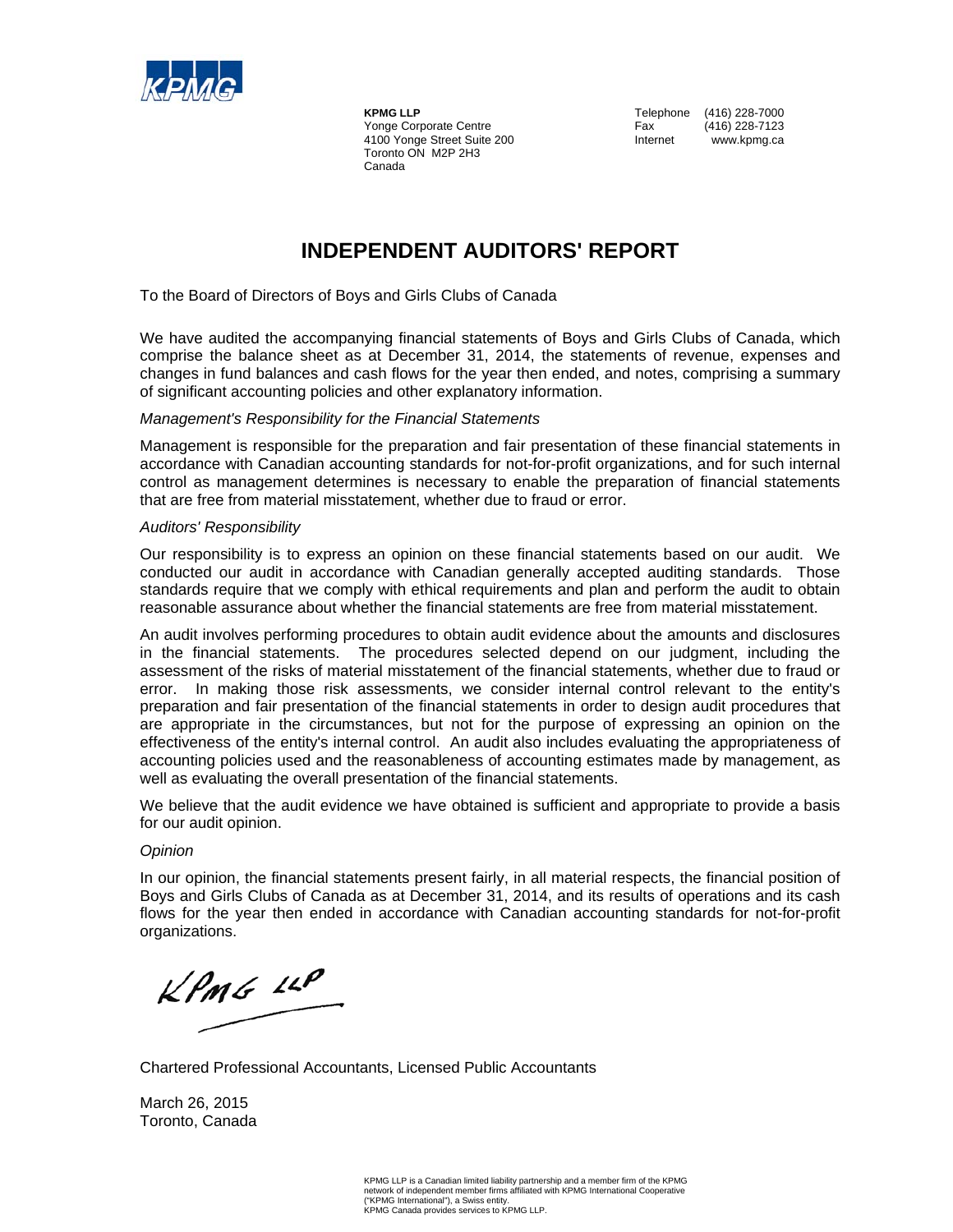Balance Sheet

December 31, 2014, with comparative information for 2013

|                                                          | 2014          | 2013                   |
|----------------------------------------------------------|---------------|------------------------|
| <b>Assets</b>                                            |               |                        |
| Current assets:                                          |               |                        |
| Cash                                                     | \$1,920,955   | \$1,327,328            |
| Investments (note 2)                                     | 5,672,071     | 5,331,959              |
| Grants and other receivables (notes 3 and 4)             | 459,248       | 418,418                |
| Prepaid expenses and other                               | 104,914       | 75,943                 |
|                                                          | 8,157,188     | 7,153,648              |
| Capital assets (note 5)                                  | 334,333       | 410,972                |
|                                                          | \$8,491,521   | \$7,564,620            |
| <b>Liabilities and Fund Balances</b>                     |               |                        |
|                                                          |               |                        |
| Current liabilities:                                     |               |                        |
| Accounts payable and accrued liabilities (notes 4 and 6) | \$<br>890,046 | \$1,030,939            |
| Deferred contributions (note 7)                          | 5,397,925     | 4,748,370              |
|                                                          | 6,287,971     | 5,779,309              |
| Deferred capital contribution                            |               | 2,654                  |
| Deferred leasehold inducement (note 8)                   | 153,107       | 174,975                |
| Fund balances:                                           |               |                        |
| General Fund:                                            |               |                        |
| Invested in capital assets                               | 181,226       | 233,343                |
| Internally restricted (note 9)                           | 162,915       | 308,628                |
| Unrestricted                                             | 649,694       | 465,283                |
|                                                          | 993,835       | $\overline{1,007,254}$ |
| Restricted funds:                                        |               |                        |
| J.W. McConnell Foundation Trust Fund                     | 63,523        | 140,178                |
| Scholarship Fund                                         | 993,085       | 460,250                |
|                                                          | 1,056,608     | 600,428                |
|                                                          | 2,050,443     | 1,607,682              |
| Commitments (note 12)                                    |               |                        |
| Guarantees (note 13)                                     |               |                        |
|                                                          | \$ 8,491,521  | \$7,564,620            |

See accompanying notes to financial statements.

On behalf of the Board:

Director

Director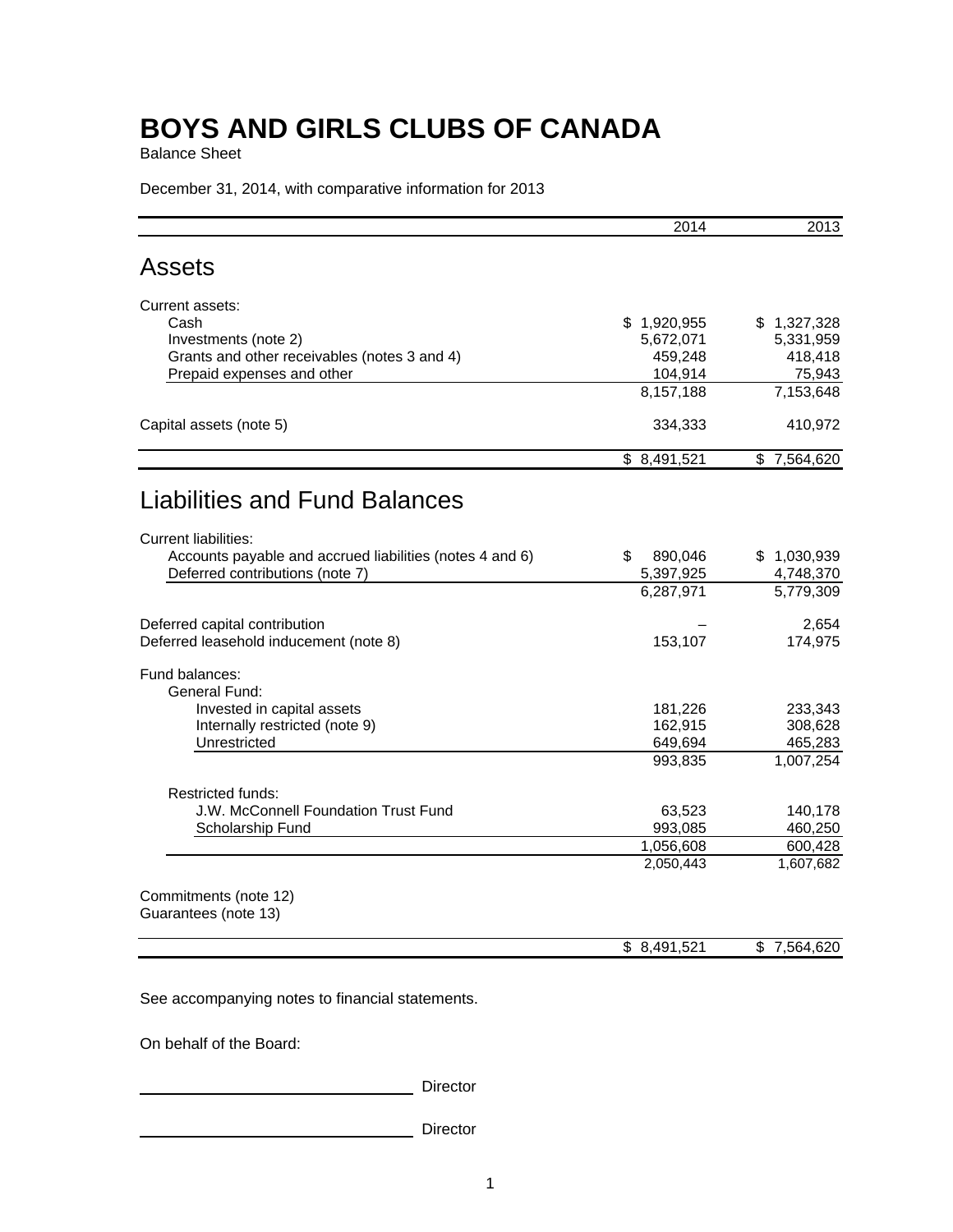Statement of Revenue, Expenses and Changes in Fund Balances

Year ended December 31, 2014, with comparative information for 2013

|                                              |                 |                   |                         | 2014            | 2013            |
|----------------------------------------------|-----------------|-------------------|-------------------------|-----------------|-----------------|
|                                              |                 |                   | <b>Restricted Funds</b> |                 |                 |
|                                              |                 | J.W. McConnell    |                         |                 |                 |
|                                              | General         | Foundation        | Scholarship             |                 |                 |
|                                              | Fund            | <b>Trust Fund</b> | Fund                    | Total           | Total           |
| Revenue:                                     |                 |                   |                         |                 |                 |
| Donations (note 10)                          | 7,064,817<br>\$ | \$                | \$<br>642,000           | 7,706,817<br>\$ | 7,375,317<br>\$ |
| Special events                               | 1,061,177       |                   |                         | 1,061,177       | 999,446         |
| Government                                   | 394,371         |                   |                         | 394,371         | 621,795         |
| Member, service, and event fees (note 11)    | 551,445         |                   |                         | 551,445         | 522,329         |
| Managed services                             | 104,575         |                   |                         | 104,575         | 104,834         |
| Investment income and miscellaneous          | 72,496          |                   | 13,585                  | 86,081          | 54,435          |
| Boys and Girls Clubs of Canada Foundation    | 290,000         | 90,000            |                         | 380,000         | 528,000         |
|                                              | 9,538,881       | 90,000            | 655,585                 | 10,284,466      | 10,206,156      |
| Expenses:                                    |                 |                   |                         |                 |                 |
| Support to Clubs, programs and services      | 2.271.389       | 8,919             |                         | 2,280,308       | 2,158,436       |
| Grants for specific activities               | 4,262,326       | 157,736           |                         | 4,420,062       | 4,628,665       |
| National programs                            | 1,485,844       |                   |                         | 1,485,844       | 1,299,629       |
| Scholarships                                 | 127,722         |                   | 122,750                 | 250,472         | 235,332         |
| Governance                                   | 180,251         |                   |                         | 180,251         | 131,831         |
|                                              | 8,327,532       | 166,655           | 122,750                 | 8,616,937       | 8,453,893       |
| Amortization of capital assets               | 92,008          |                   |                         | 92,008          | 145,346         |
| Administration                               | 752,067         |                   |                         | 752,067         | 1,065,495       |
| Special events                               | 380,693         |                   |                         | 380,693         | 449,523         |
|                                              | 9,552,300       | 166.655           | 122,750                 | 9.841.705       | 10,114,257      |
| Excess (deficiency) of revenue over expenses | (13, 419)       | (76, 655)         | 532,835                 | 442,761         | 91,899          |
| Fund balances, beginning of year             | 1,007,254       | 140,178           | 460,250                 | 1,607,682       | 1,488,401       |
| Assets transferred (note 16)                 |                 |                   |                         |                 | 27,382          |
| Fund balances, end of year                   | \$<br>993,835   | \$<br>63,523      | \$993,085               | \$<br>2,050,443 | \$<br>1,607,682 |

See accompanying notes to financial statements.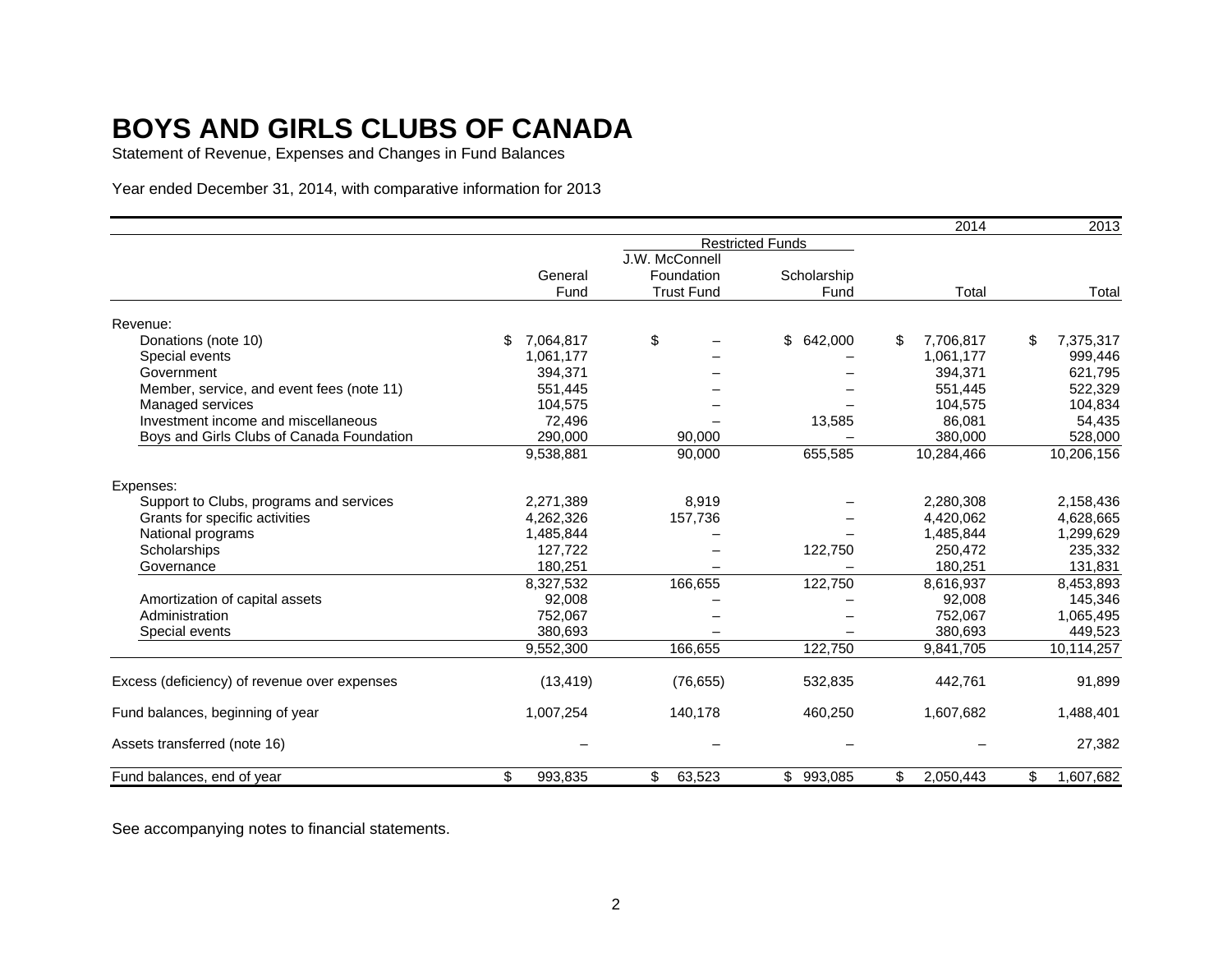Statement of Cash Flows

Year ended December 31, 2014, with comparative information for 2013

|                                                  | 2014            | 2013             |
|--------------------------------------------------|-----------------|------------------|
| Cash flows provided by (used in):                |                 |                  |
| Operating activities:                            |                 |                  |
| Excess (deficiency) of revenue over expenses:    |                 |                  |
| General Fund                                     | \$<br>(13, 419) | \$<br>(292, 287) |
| <b>Restricted Funds</b>                          | 456,180         | 384,186          |
| Amortization which does not involve cash:        |                 |                  |
| Deferred capital contribution                    | (2,654)         | (3, 365)         |
| Capital assets                                   | 92,008          | 145,346          |
| Deferred leasehold inducement                    | (21, 868)       | (21, 875)        |
|                                                  | 510,247         | 212,005          |
| Change in non-cash operating working capital:    |                 |                  |
| Grants and other receivables                     | (40, 830)       | 636,748          |
| Prepaid expenses and other                       | (28, 971)       | (5, 496)         |
| Accounts payable and accrued liabilities         | (140, 893)      | 673,762          |
| Deferred contributions                           | 649,555         | 2,790,053        |
| Cash portion of net assets transferred (note 16) |                 | 27,382           |
|                                                  | 949,108         | 4,334,454        |
| Investing activities:                            |                 |                  |
| Purchases of investments                         | (6, 841, 746)   | (6,613,000)      |
| Proceeds on sales of investments                 | 6,501,634       | 2,996,177        |
| Purchase of capital assets                       | (15, 369)       | (88, 348)        |
|                                                  | (355, 481)      | (3,705,171)      |
| Increase in cash                                 | 593,627         | 629,283          |
| Cash, beginning of year                          | 1,327,328       | 698,045          |
| Cash, end of year                                | \$<br>1,920,955 | \$<br>1,327,328  |

See accompanying notes to financial statements.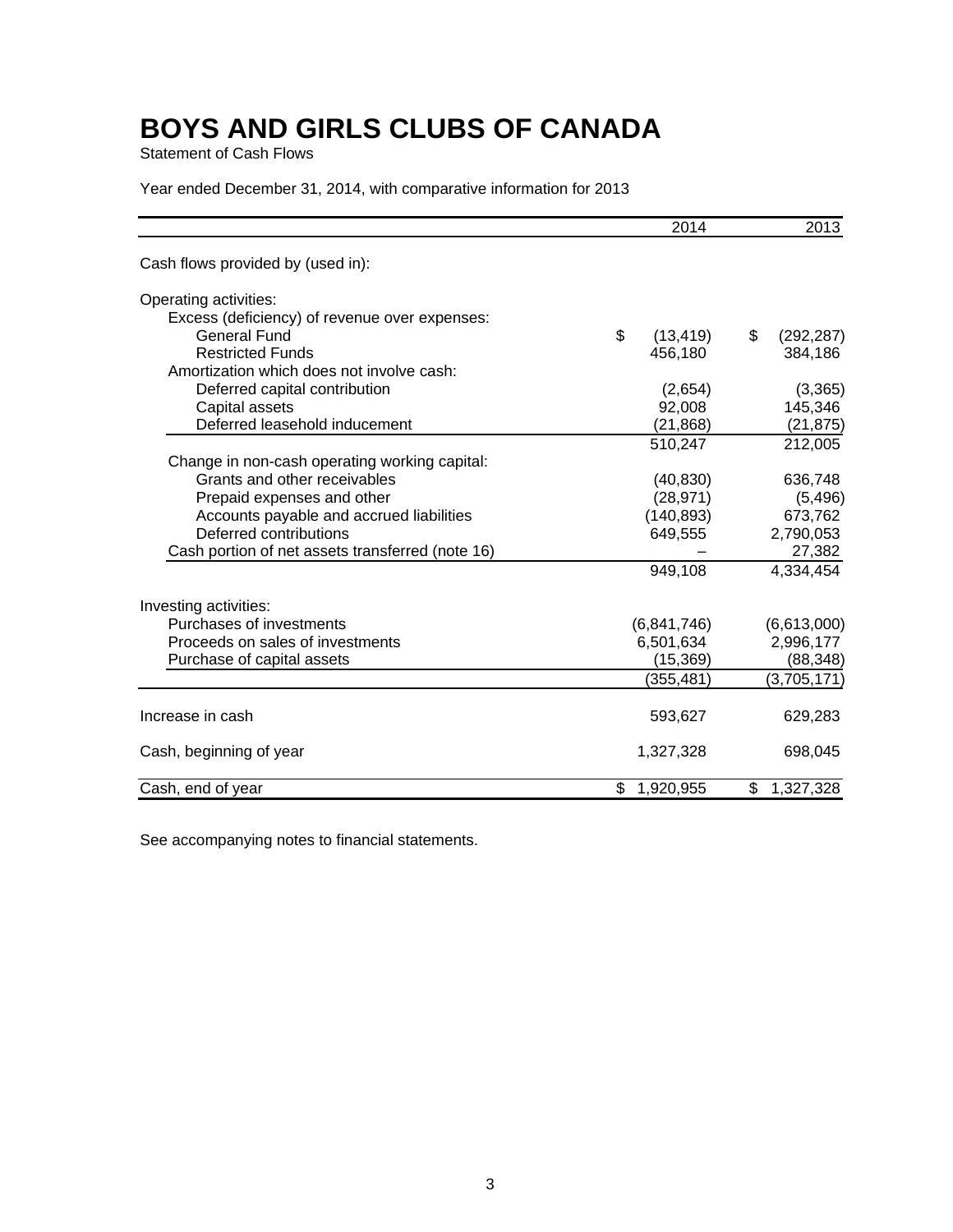Notes to Financial Statements

Year ended December 31, 2014

The Boys and Girls Clubs of Canada (the "Organization") was formed to assist its member organizations to promote the health, social, educational, vocational and character development of boys and girls throughout Canada and to further the formation and assist in the development in Canada of Boys and Girls Clubs.

Under the Income Tax Act (Canada), the Organization is classified as a registered charity and, accordingly, is not subject to income taxes, provided certain disbursement requirements are met. The Organization was incorporated on June 11, 1948 as a corporation without share capital under federal jurisdiction. The Organization was previously incorporated under the Canada Corporations Act and was continued under the Canada Not-for-profit Corporations Act in June 2013.

The Organization has a financial interest in the Boys and Girls Clubs of Canada Foundation (the "Foundation"), as it receives a significant portion of funding annually from the Foundation. The Foundation was formed to make gifts, grants, contributions and donations to the Organization.

These financial statements reflect the assets, liabilities and operations of the Organization. They do not include the assets, liabilities and operations of the Provincial entities, Clubs or the Foundation which are incorporated separately.

#### **1. Significant accounting policies:**

The financial statements have been prepared by management in accordance with Canadian accounting standards for not-for-profit organizations in Part III of the Chartered Professional Accountants of Canada Handbook.

(a) Fund accounting:

These financial statements are prepared using the restricted fund method of reporting restricted contributions.

The J.W. McConnell Foundation Trust Fund was formed to administer certain funds received from the Foundation. These funds are distributed to the Clubs and national office to offset the cost of special projects and certain administration expenses.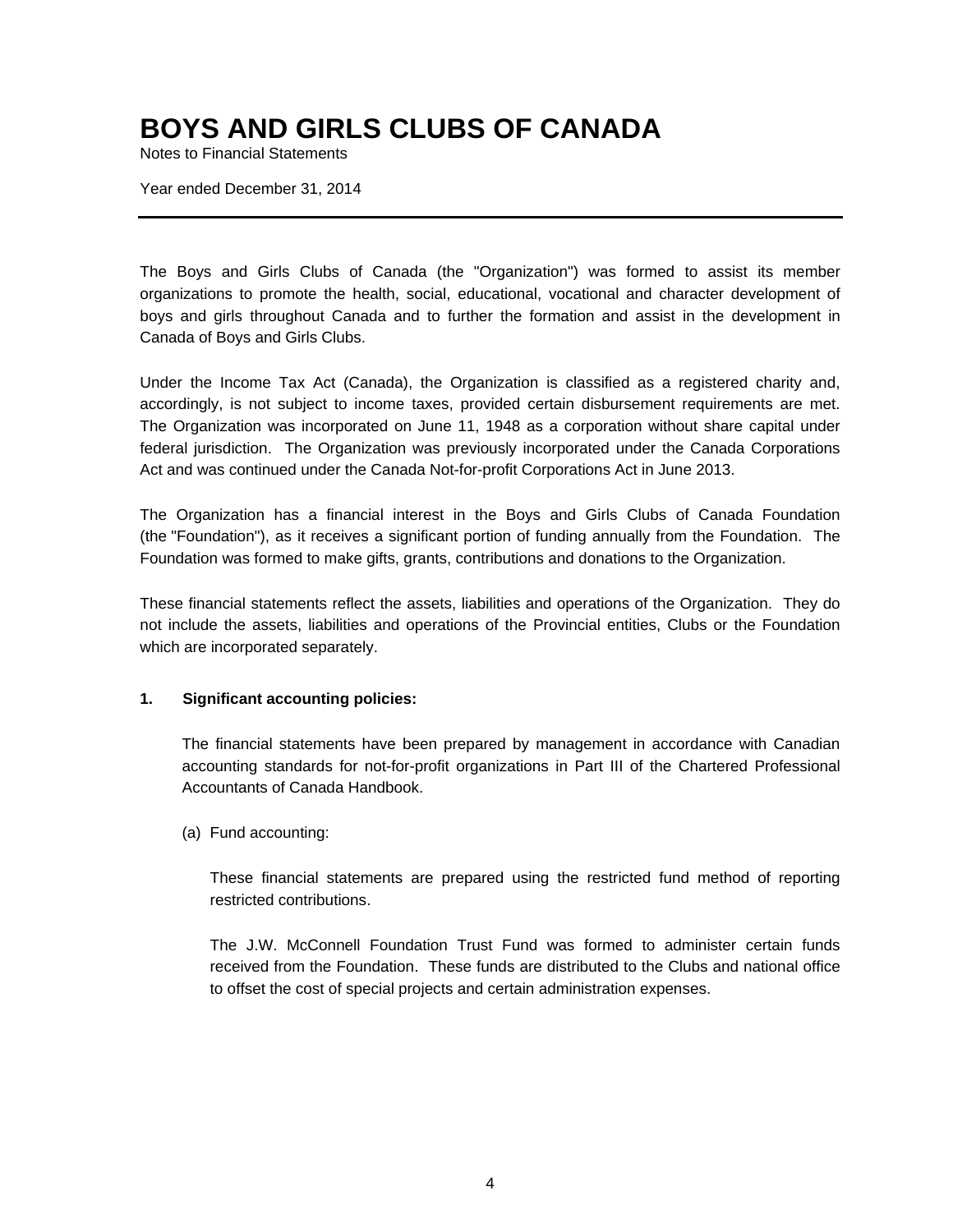Notes to Financial Statements (continued)

Year ended December 31, 2014

#### **1. Significant accounting policies (continued):**

The Scholarship Fund was formed to administer certain funds from donors related to specific programs. These funds are to be distributed in the form of bursaries or scholarships to youth upon graduation from the program. The amounts held in trust are:

| <b>Future Generations</b> | \$267.871 |
|---------------------------|-----------|
|                           |           |
| Rogers Raising the Grade  | 725.214   |

#### (b) Revenue recognition:

Restricted donations or grants are recognized as revenue of the appropriate restricted funds. All restricted donations or grants for which no restricted funds have been established are recognized as revenue of the General Fund in the year in which the related expenses are incurred. Unrestricted donations or grants are recognized as revenue of the General Fund when received or receivable if the amount to be received can be reasonably estimated and collection is reasonably assured.

Deferred capital contribution is amortized over the life of the related capital asset.

Restricted investment income is recognized as revenue of the appropriate fund. Unrestricted investment income is recognized in the General Fund when earned.

Membership and event fees are recognized as revenue of the General Fund when the services are provided.

(c) Financial instruments:

Financial instruments are recorded at fair value on initial recognition and subsequently measured at cost or amortized cost.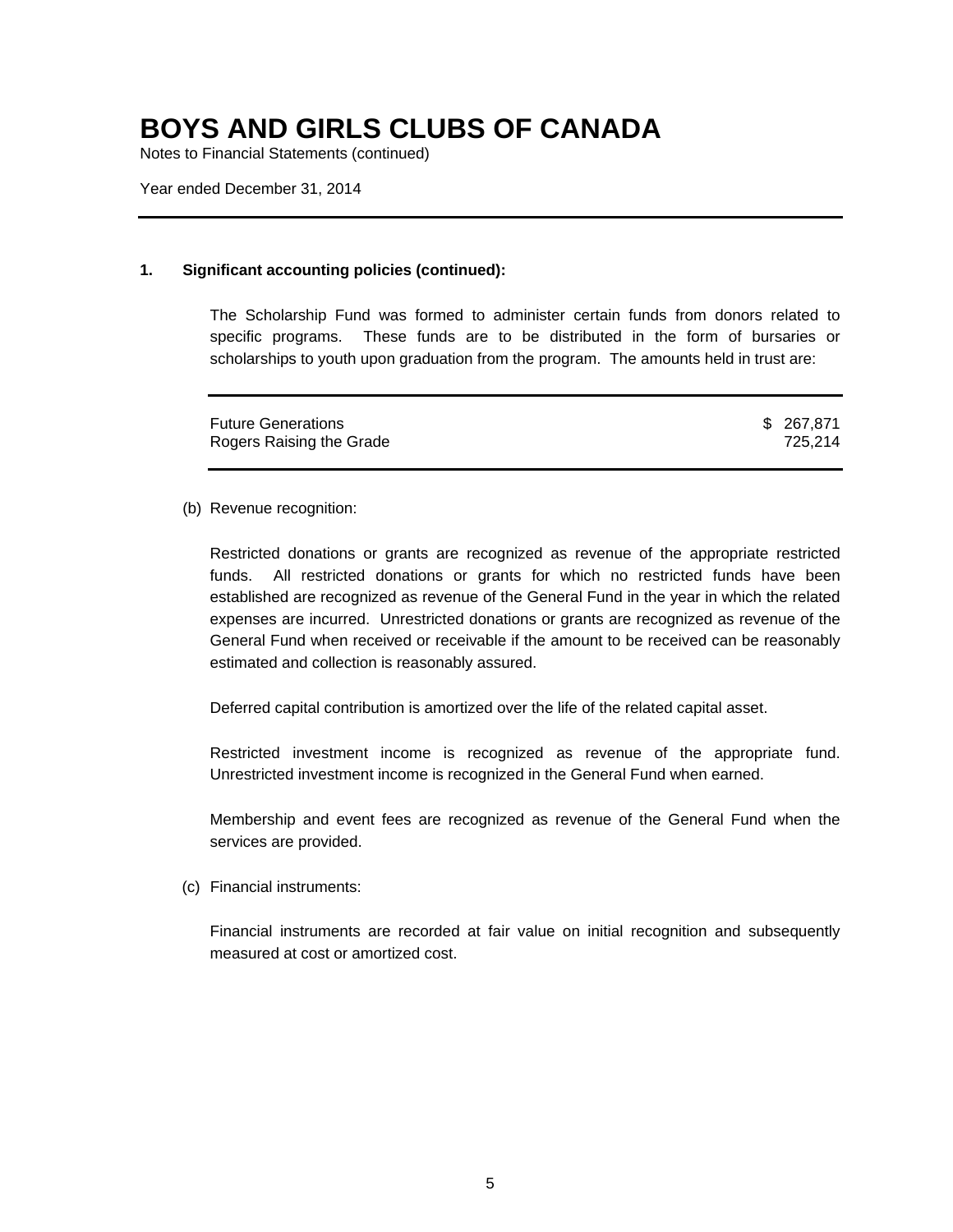Notes to Financial Statements (continued)

Year ended December 31, 2014

#### **1. Significant accounting policies (continued):**

Financial assets are assessed for impairment on an annual basis at the end of the fiscal year if there are indicators of impairment. If there is an indicator of impairment, the Organization determines if there is a significant adverse change in the expected amount or timing of future cash flows from the financial asset. If there is a significant adverse change in the expected cash flows, the carrying value of the financial asset is reduced to the highest of the present value of the expected cash flows, the amount that could be realized from selling the financial asset or the amount the Organization expects to realize by exercising its right to any collateral. If events and circumstances reverse in a future period, an impairment loss will be reversed to the extent of the improvement, not exceeding the initial carrying value.

(d) Capital assets:

Purchased capital assets are recorded at cost. Contributed capital assets are recorded at fair value at the date of contribution. Repairs and maintenance costs are charged to expense. Betterments which extend the estimated life of an asset are capitalized. When a capital asset no longer contributes to the Organization's ability to provide services, its carrying amount is written down to its residual value.

Capital assets are amortized on a straight-line basis over their estimated useful lives as follows:

Computer equipment and software 3 years 3 years Office furniture and equipment 5 years 5 years 5 years 5 years 5 years 5 years 5 years 5 years 5 years 5 years Leasehold improvements **Containers** Cover remaining term of lease website 3 years 3 years and the set of the set of the set of the set of the set of the set of the set of the set of the set of the set of the set of the set of the set of the set of the set of the set of the set of the set

#### (e) Deferred lease inducement:

The Organization has a deferred lease inducement related to the reimbursement by the lessor of certain expenditures for leasehold improvements that will be amortized over the term of the lease.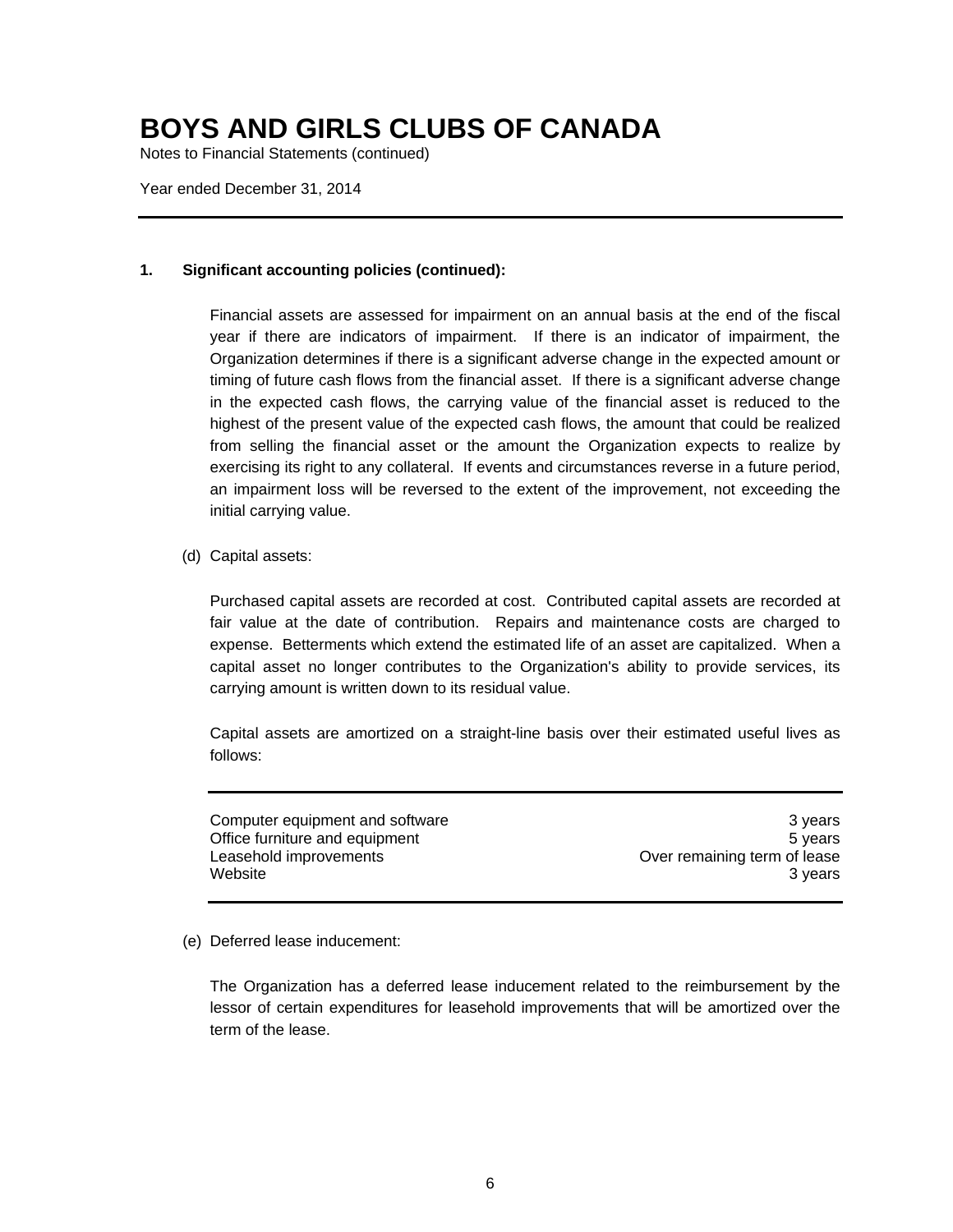Notes to Financial Statements (continued)

Year ended December 31, 2014

#### **1. Significant accounting policies (continued):**

(f) Donated materials:

Donated materials are recognized in these financial statements only when fair value can be reasonably estimated and the materials would otherwise be purchased by the Organization.

(g) Allocation of administration expenses:

The Organization classifies certain expenses on the statement of revenue, expenses and changes in fund balances by function. The Organization allocates certain costs by identifying the appropriate basis of allocating and applying that basis consistently each year. The Organization allocates administration expenses to Support to Clubs, national programs and governance proportionately based on the percentage of time spent by active employees per function.

(h) Use of estimates:

The preparation of the financial statements requires management to make estimates and assumptions that affect the reported amounts of assets and liabilities and disclosure of contingent assets and liabilities at the date of the financial statements and the reported amounts of revenue and expenses during the year. Actual results could differ from those estimates.

#### **2. Investments:**

Investments consist of interest-bearing cashable and non-redeemable guaranteed investment certificates and include the following:

|               | 2014              |               |               | 2013              |               |
|---------------|-------------------|---------------|---------------|-------------------|---------------|
| Fair value    | Due               | Interest rate | Fair value    | Due               | Interest rate |
|               |                   |               |               |                   |               |
| \$<br>404.584 | May 9, 2015       | 1.20%         | \$<br>601.483 | October 11, 2014  | 1.10%         |
| 405.545       | May 14, 2015      | 1.20%         | 1,201,230     | November 28, 2014 | 1.10%         |
| 725.214       | November 11, 2015 | 1.20%         | 313.111       | December 19, 2014 | 1.00%         |
| 1,850,868     | December 16, 2015 | 1.07%         | 601.901       | October 11, 2014  | 1.41%         |
| 267.871       | December 15, 2015 | 1.07%         | 801,021       | November 28, 2014 | 1.37%         |
| 1.009.090     | May 9, 2015       | 1.40%         | 604.213       | May 13, 2014      | 1.10%         |
| 1.008.899     | May 14, 2015      | 1.40%         | 604.213       | May 13, 2014      | 1.10%         |
|               |                   |               | 604,787       | May 13, 2014      | 1.25%         |
| \$5.672.071   |                   |               | \$5,331,959   |                   |               |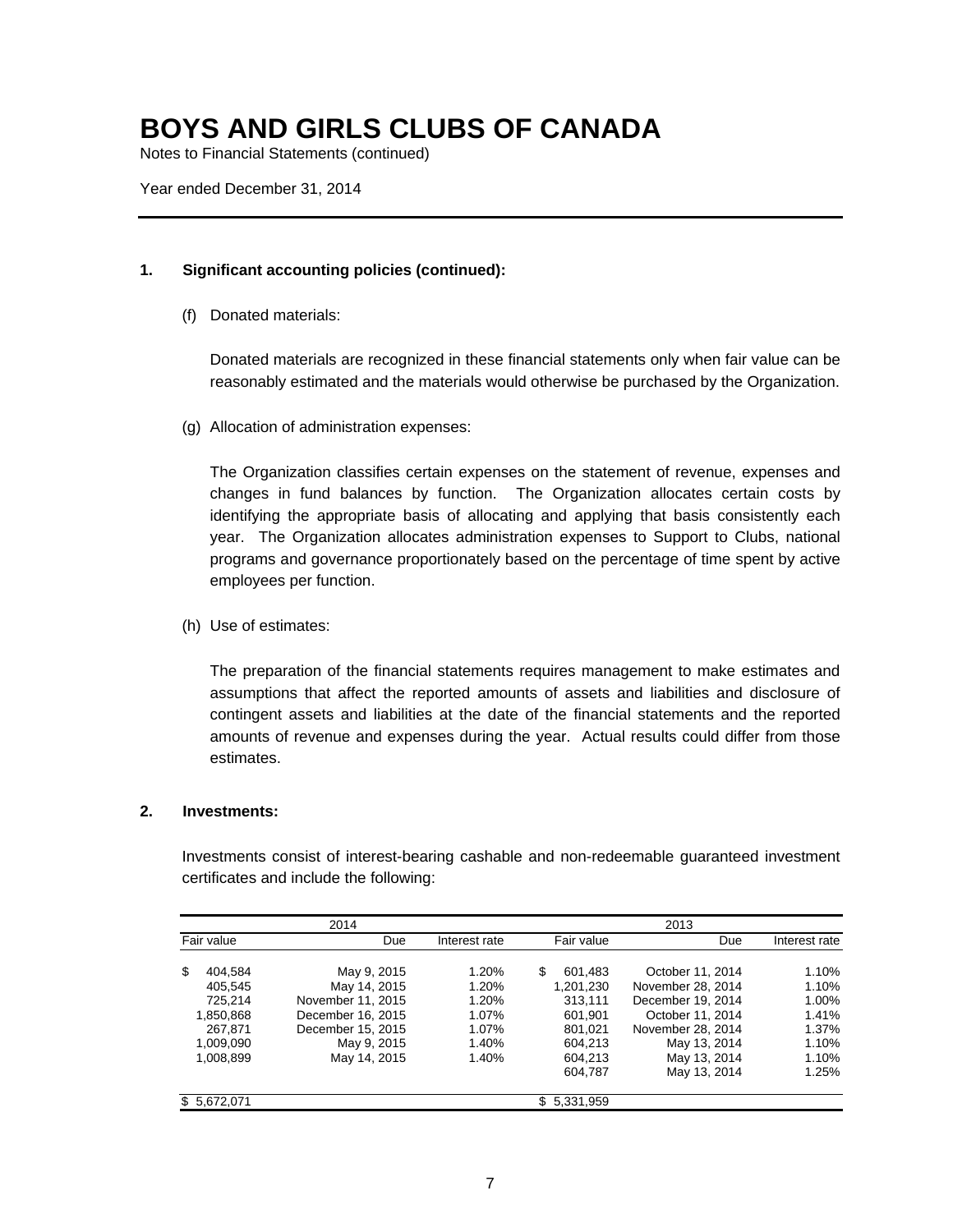Notes to Financial Statements (continued)

#### Year ended December 31, 2014

#### **3. Grants and other receivables:**

Grants and other receivables are recorded net of an allowance for doubtful accounts of \$1,582 (2013 - \$102,439).

#### **4. Related party transactions and balances:**

Grants and other receivables include an amount of \$68,761 (2013 - \$70,820) due from the Foundation. In 2013, amounts due to the Foundation of \$1,400 was included in accounts payable and accrued liabilities.

During the year, the Organization received \$380,000 (2013 - \$528,000) in grants from the Foundation and paid \$21,866 (2013 - \$20,820) of reimbursable expenses on behalf of the Foundation.

Transactions are in the normal course of operations and are measured at the exchange amount of consideration established and agreed to by the related parties.

#### **5. Capital assets:**

|                                    |    |           |               | 2014          |    | 2013     |
|------------------------------------|----|-----------|---------------|---------------|----|----------|
|                                    |    |           | Accumulated   | Net book      |    | Net book |
|                                    |    | Cost      | amortization  | value         |    | value    |
| Computer equipment<br>and software | \$ | 101.328   | \$<br>88.247  | \$<br>13.081  | \$ | 2,068    |
| Office furniture and               |    |           |               |               |    |          |
| equipment                          |    | 172,824   | 152,956       | 19,868        |    | 36,092   |
| Leasehold improvements             |    | 458,764   | 201,554       | 257,210       |    | 293,953  |
| Website                            |    | 304.458   | 260,284       | 44.174        |    | 78,859   |
|                                    | S. | 1,037,374 | \$<br>703,041 | \$<br>334,333 | S  | 410,972  |

#### **6. Accounts payable and accrued liabilities:**

Included in accounts payable and accrued liabilities as at December 31, 2014 are government remittances payable of \$8,535 (2013 - \$27,015) relating to payroll taxes.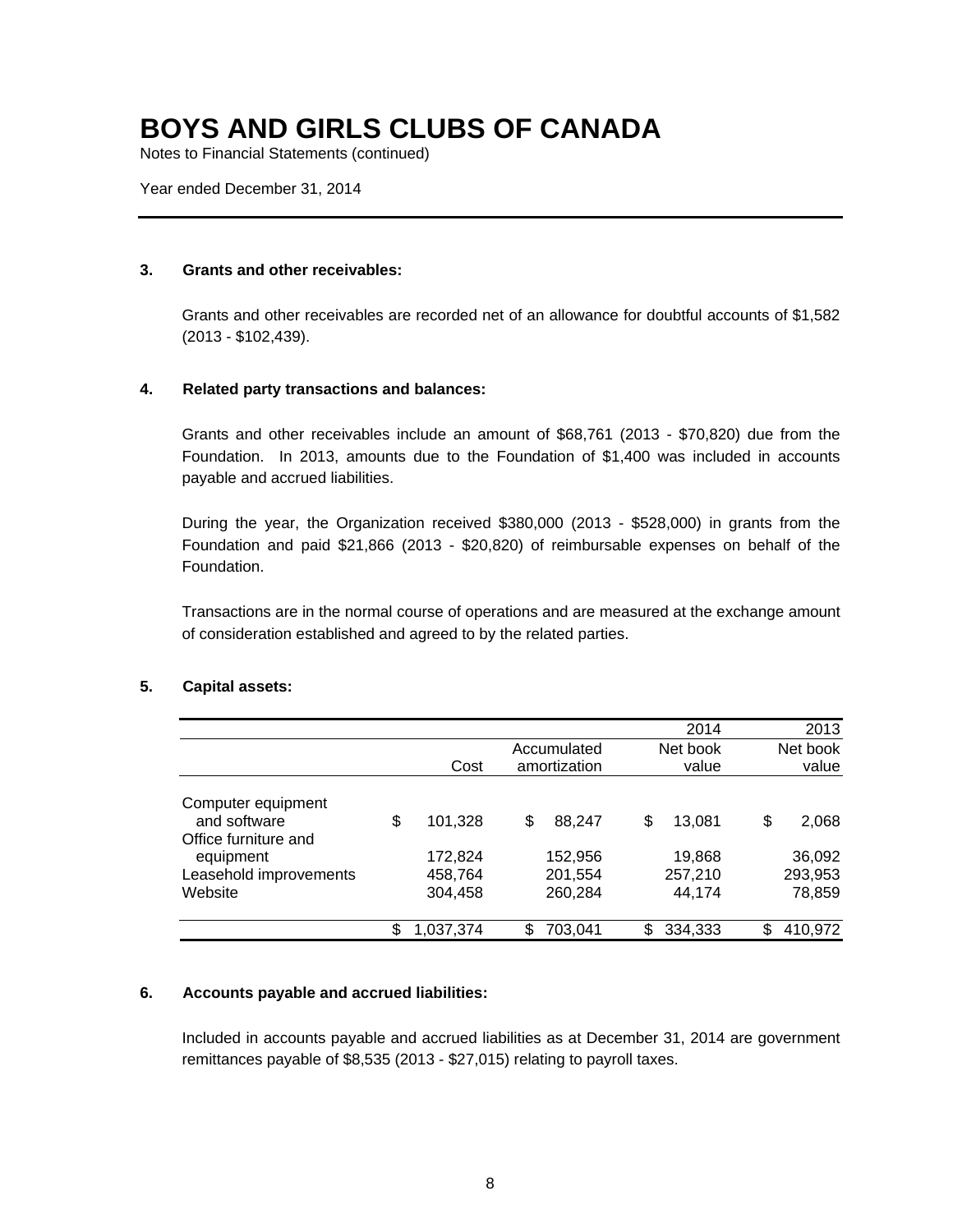Notes to Financial Statements (continued)

Year ended December 31, 2014

#### **7. Deferred contributions:**

Deferred contributions consist of funding provided by various contributors to be spent on designated projects and programs in the coming years.

|                                                                                 | 2014                                      | 2013                                  |
|---------------------------------------------------------------------------------|-------------------------------------------|---------------------------------------|
| Balance, beginning of year<br>Amounts received<br>Amounts recognized as revenue | \$4,748,370<br>7,750,240<br>(7, 100, 685) | 1,958,317<br>9,993,372<br>(7,203,319) |
| Balance, end of year                                                            | 5,397,925                                 | 4,748,370                             |

#### **8. Deferred leasehold inducement:**

Deferred lease inducement represents the reimbursement by the lessor of certain expenditures for leasehold improvements made by the Organization as inducements to enter into a long-term lease agreement. During fiscal 2012, the Organization received the benefit of \$218,725 as an inducement under a new lease with its lessor. At December 31, 2014, \$65,618 (2013 - \$43,750) of this inducement has been amortized against rent expense.

#### **9. Internally restricted:**

Restrictions to the General Fund have been established by the Board of Directors. These funds have been earmarked to support operations required for the Organization to achieve its strategic priorities in the coming years. Internally restricted funds are not available for other purposes without approval of the Board of Directors.

#### **10. Donations:**

Included in the donations is \$141,358 (2013 - \$360,833) of in-kind contributions.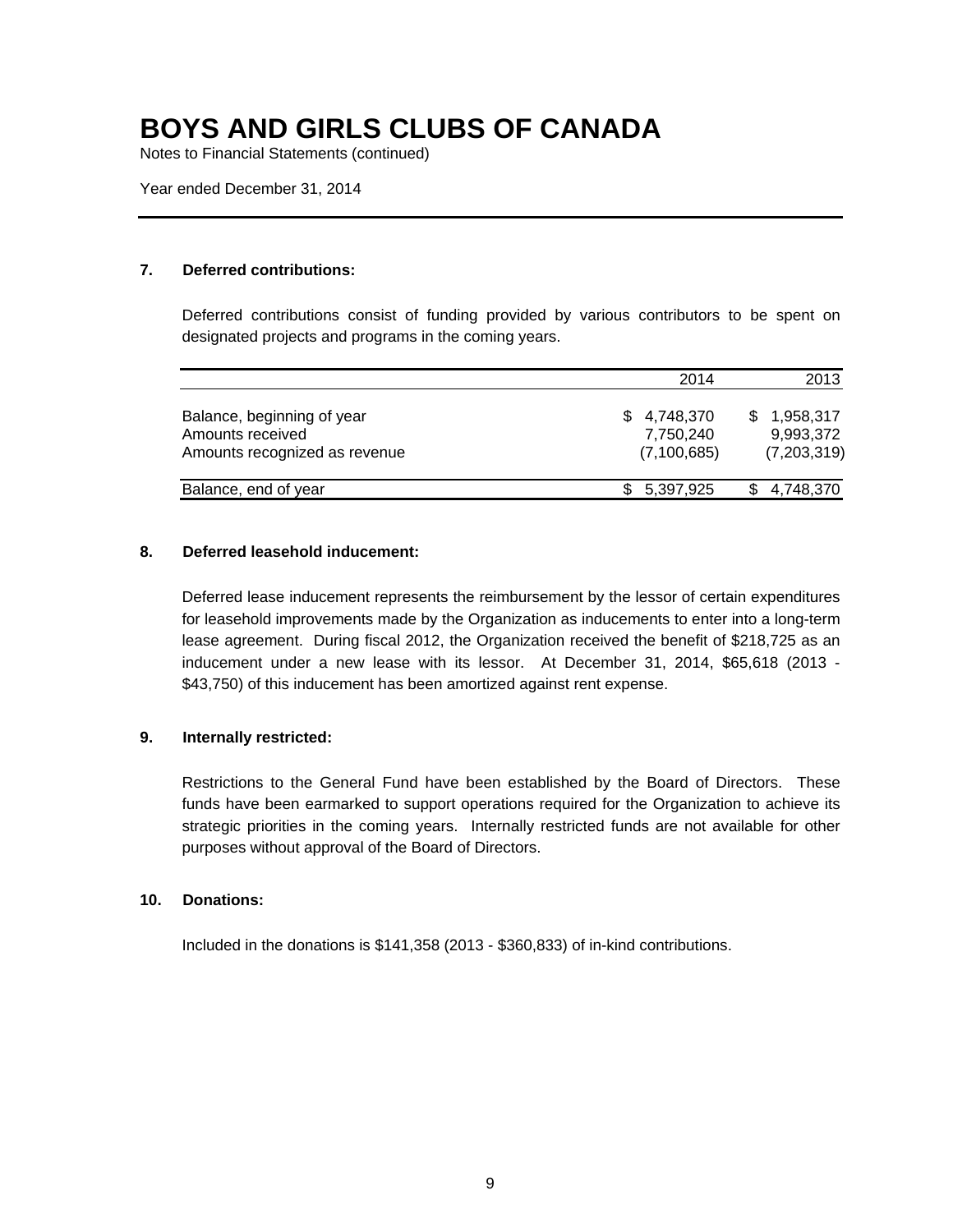Notes to Financial Statements (continued)

Year ended December 31, 2014

#### **11. Member, service, and event fees:**

|                                  | 2014           | 2013          |
|----------------------------------|----------------|---------------|
|                                  |                |               |
| Fees:                            |                |               |
| Member                           | \$398,185      | 349,670<br>\$ |
| Other                            |                | 87,237        |
| <b>National Conference</b>       | 109,896        |               |
| <b>National Youth Conference</b> |                | 52,445        |
| Other events                     | 43,364         | 32,977        |
|                                  | 551,445<br>\$. | 522,329<br>\$ |

#### **12. Commitments:**

The Organization's minimum annual operating lease commitments in each of the next five years and thereafter are as follows:

| 2015       | 263,800<br>\$   |
|------------|-----------------|
| 2016       | 263,800         |
| 2017       | 263,800         |
| 2018       | 263,800         |
| 2019       | 258,000         |
| Thereafter | 732,400         |
|            | 2,045,600<br>\$ |
|            |                 |

#### **13. Guarantees:**

In the normal course of business, the Organization enters into agreements that meet the definition of a guarantee. The Organization's primary guarantees subject to the disclosure requirements are as follows:

(a) The Organization has provided an indemnity under the terms of the head office lease, which is standard for such agreements. Under the terms of the agreement, the Organization would be liable to counterparties for a loss associated with the failure to follow the terms and conditions of the lease. No such liability exists at year end in relation to this indemnity.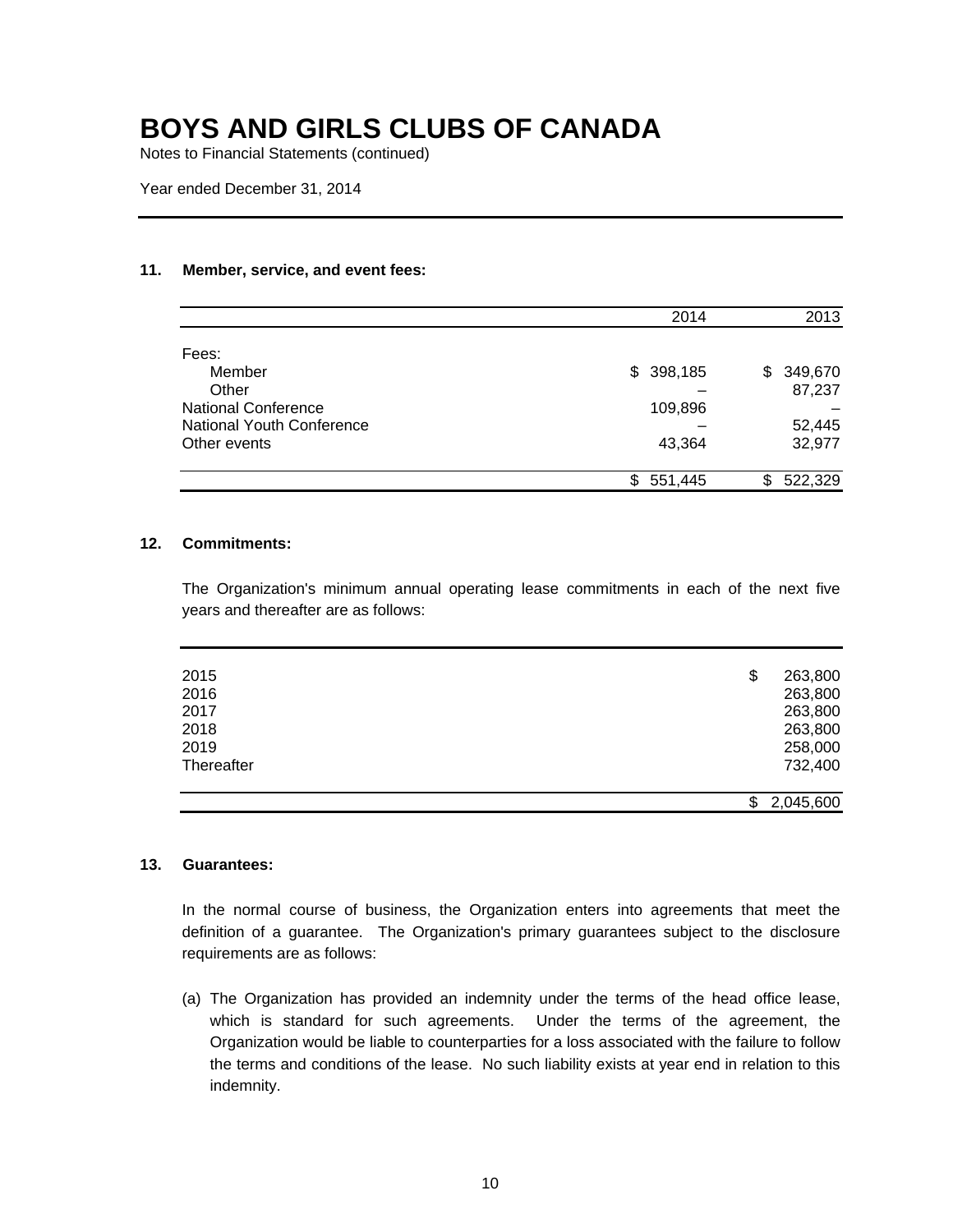Notes to Financial Statements (continued)

Year ended December 31, 2014

#### **13. Guarantees (continued):**

(b) Indemnity has been provided to all directors and/or officers of the Organization in relation to their activities on behalf of the Organization. The Organization maintains directors' and officers' liability insurance to mitigate the cost of any potential future suits or actions. No claim has ever been made, nor do any such claims exist at year end in relation to this indemnity.

#### **14. Risk management:**

Investments are primarily exposed to interest rate and market risks. The Organization has formal policies and procedures that address risk mitigation. There has been no change to the risk exposure from 2013.

(a) Interest rate risk:

Interest rate risk arises from the possibility that changes in interest rates will affect the value of fixed income securities held by the Organization. The Organization manages this risk by holding guaranteed investment certificates and by staggering the terms of the securities held.

(b) Market risk:

Market risk arises as a result of trading securities. Fluctuations in the market expose the Organization to a risk of loss. The Organization mitigates this risk through investing in guaranteed investment certificates.

#### **15. Allocation of expenses:**

The Organization allocates salaries and administration expenses based on the percentage of time spent by active employees per function as follows:

|                   | %  | 2014      | %  |   | 2013      |
|-------------------|----|-----------|----|---|-----------|
| Support to Clubs  | 49 | 1,539,124 | 44 | S | 1,385,862 |
| National programs | 22 | 693,354   | 20 |   | 638,803   |
| Governance        | 3  | 106,429   | 3  |   | 108,406   |
| Administration    | 26 | 804.078   | 33 |   | 1,009,728 |
|                   |    | 3,142,985 |    |   | 3,142,799 |